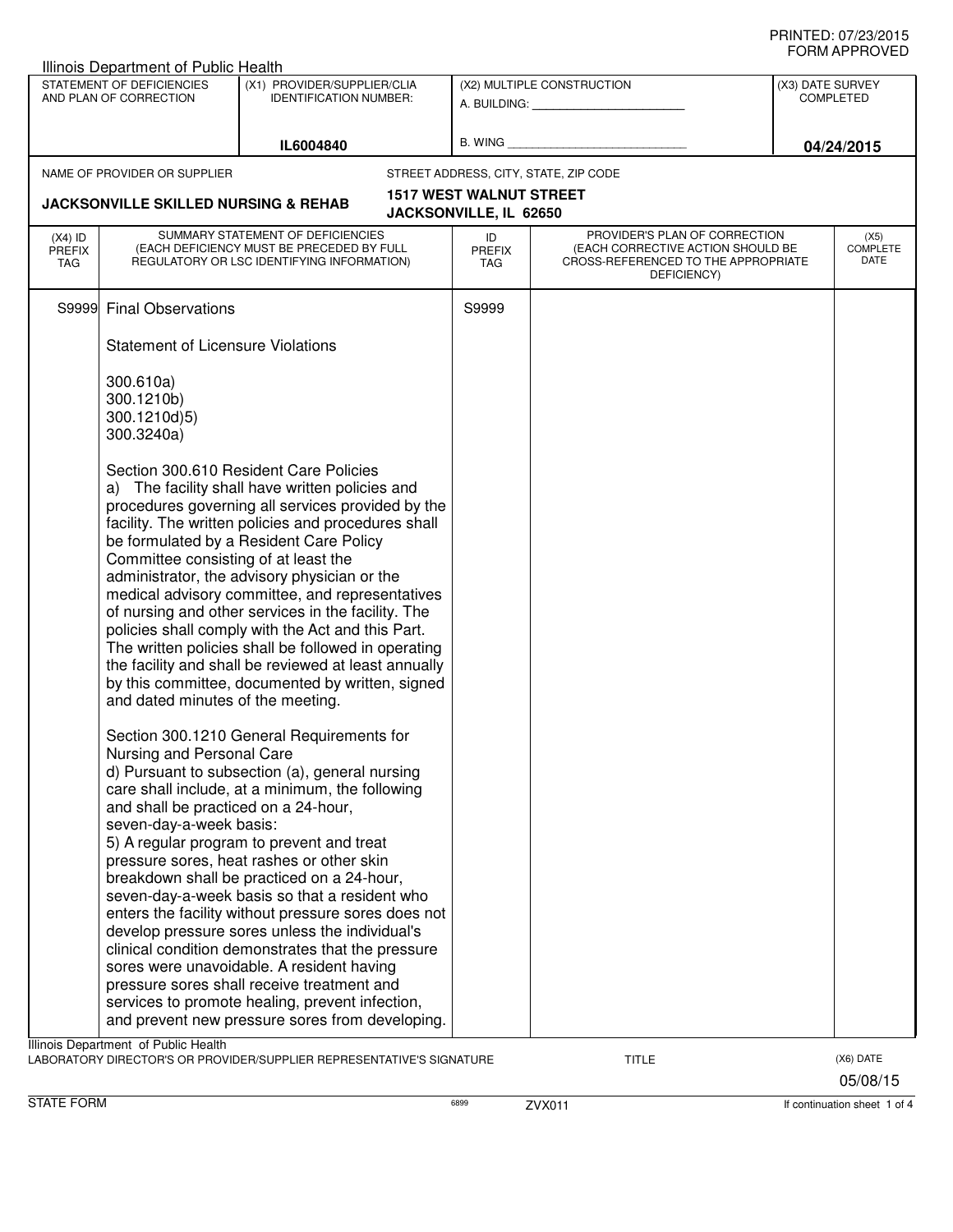|                                   | Illinois Department of Public Health                |                                                                                                                                                                                                                                                                                                                                                                                                                                                 |                                                          |                                                                                                                          |                  |                                 |
|-----------------------------------|-----------------------------------------------------|-------------------------------------------------------------------------------------------------------------------------------------------------------------------------------------------------------------------------------------------------------------------------------------------------------------------------------------------------------------------------------------------------------------------------------------------------|----------------------------------------------------------|--------------------------------------------------------------------------------------------------------------------------|------------------|---------------------------------|
|                                   | STATEMENT OF DEFICIENCIES<br>AND PLAN OF CORRECTION | (X1) PROVIDER/SUPPLIER/CLIA<br><b>IDENTIFICATION NUMBER:</b>                                                                                                                                                                                                                                                                                                                                                                                    |                                                          | (X2) MULTIPLE CONSTRUCTION                                                                                               | (X3) DATE SURVEY | <b>COMPLETED</b>                |
|                                   |                                                     | IL6004840                                                                                                                                                                                                                                                                                                                                                                                                                                       | B. WING                                                  |                                                                                                                          |                  | 04/24/2015                      |
|                                   | NAME OF PROVIDER OR SUPPLIER                        |                                                                                                                                                                                                                                                                                                                                                                                                                                                 |                                                          | STREET ADDRESS, CITY, STATE, ZIP CODE                                                                                    |                  |                                 |
|                                   | <b>JACKSONVILLE SKILLED NURSING &amp; REHAB</b>     |                                                                                                                                                                                                                                                                                                                                                                                                                                                 | <b>1517 WEST WALNUT STREET</b><br>JACKSONVILLE, IL 62650 |                                                                                                                          |                  |                                 |
| $(X4)$ ID<br><b>PREFIX</b><br>TAG |                                                     | SUMMARY STATEMENT OF DEFICIENCIES<br>(EACH DEFICIENCY MUST BE PRECEDED BY FULL<br>REGULATORY OR LSC IDENTIFYING INFORMATION)                                                                                                                                                                                                                                                                                                                    | ID<br><b>PREFIX</b><br>TAG                               | PROVIDER'S PLAN OF CORRECTION<br>(EACH CORRECTIVE ACTION SHOULD BE<br>CROSS-REFERENCED TO THE APPROPRIATE<br>DEFICIENCY) |                  | (X5)<br><b>COMPLETE</b><br>DATE |
| S9999                             | Continued From page 1                               |                                                                                                                                                                                                                                                                                                                                                                                                                                                 | S9999                                                    |                                                                                                                          |                  |                                 |
|                                   | Section 300.3240 Abuse and Neglect<br>resident      | a) An owner, licensee, administrator, employee or<br>agent of a facility shall not abuse or neglect a                                                                                                                                                                                                                                                                                                                                           |                                                          |                                                                                                                          |                  |                                 |
|                                   | by:<br>Ulcer.                                       | These requirements were not met as evidenced<br>Based on observation, record review, and<br>interview, the facility failed to accurately and<br>timely assess and monitor changes in pressure<br>ulcers for 1 of 4 residents (R2) reviewed for<br>pressure ulcers in the sample of 17. This failure<br>resulted in R2's pressure ulcer progressing /<br>worsening from a Stage 2 to a Stage 3 Pressure                                          |                                                          |                                                                                                                          |                  |                                 |
|                                   | Findings include:                                   |                                                                                                                                                                                                                                                                                                                                                                                                                                                 |                                                          |                                                                                                                          |                  |                                 |
|                                   |                                                     | R2's Admission Braden Scale for predicting<br>pressure ulcer risk, dated 3/4/14, was 11 (Score<br>of 12 or less is high risk). R2's Admission<br>Minimum Data Set (MDS), dated 3/10/14,<br>documented R2 did not have pressure ulcers, but<br>R2 was at High Risk for pressure ulcers.                                                                                                                                                          |                                                          |                                                                                                                          |                  |                                 |
|                                   | her coccyx.                                         | R2's MDS, dated 3/6/15, documented R2<br>requires extensive assistance, and two plus<br>physical assistance for bed mobility and transfers.<br>R2's Care Plan, dated 3/6/15, documented R2<br>has a pressure ulcer to coccyx that was facility<br>acquired on 8/17/14. R2's Care Plan documented<br>the pressure ulcer was to be assessed weekly.<br>R2's skin condition report dated 4/17/15,<br>documented R2 had a Stage 2 Pressure Ulcer on |                                                          |                                                                                                                          |                  |                                 |
|                                   |                                                     | On 4/22/15 at 10:50 AM, in an observation with<br>E5, Licensed Practical Nurse (LPN), a<br>dressing was in place on R2's pressure ulcer on                                                                                                                                                                                                                                                                                                      |                                                          |                                                                                                                          |                  |                                 |
| <b>STATE FORM</b>                 | Illinois Department of Public Health                |                                                                                                                                                                                                                                                                                                                                                                                                                                                 | 6899                                                     | ZVX011                                                                                                                   |                  | If continuation sheet 2 of 4    |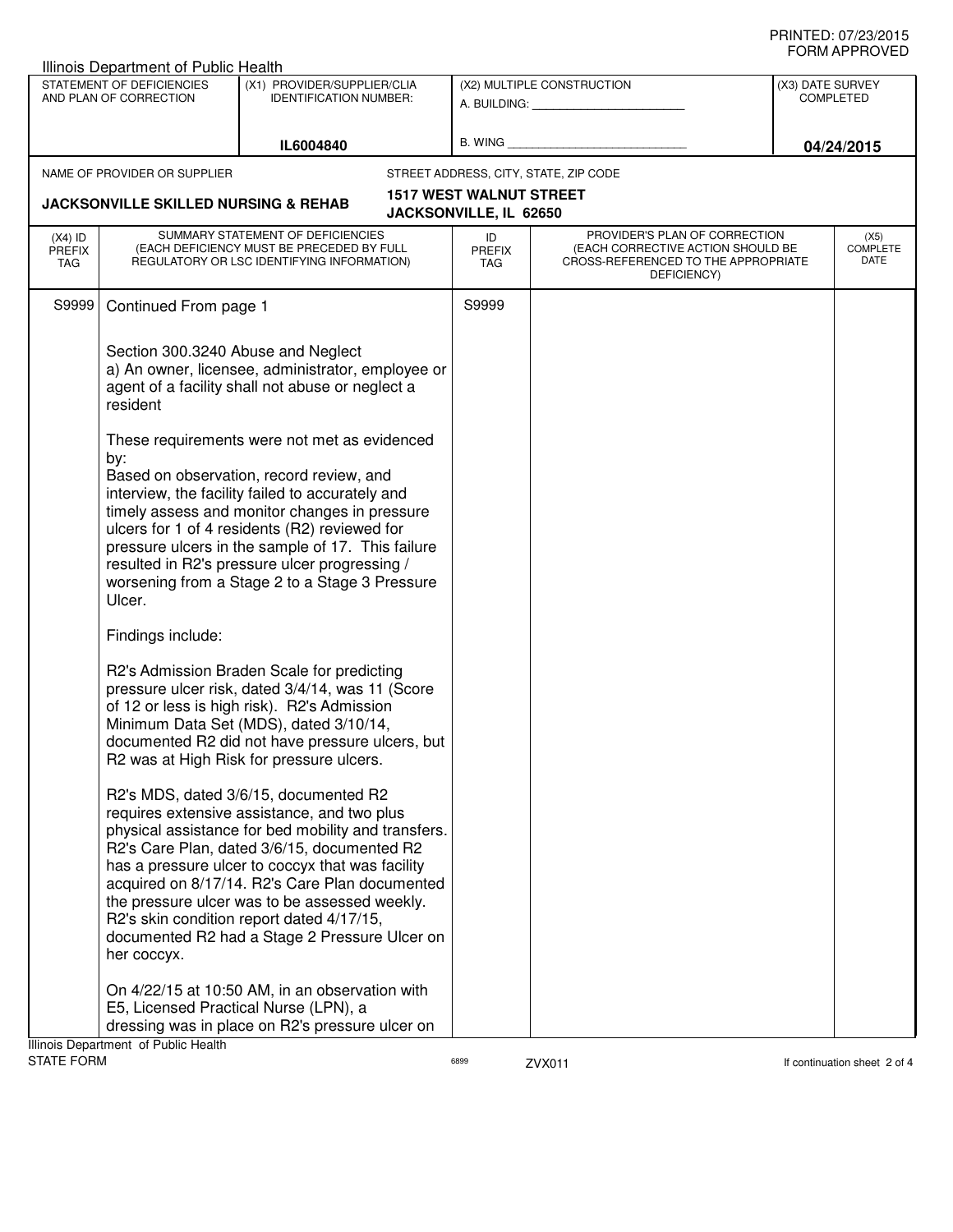|                                          | <b>Illinois Department of Public Health</b>         |                                                                                                                                                                                                                                                                                                                                                                                                                                                                                                                                                                                                                                                                                                                                                                                                                                                                                                                                                                                                                                                                                                                       |                                |                                                                                                                          |                  |                                 |
|------------------------------------------|-----------------------------------------------------|-----------------------------------------------------------------------------------------------------------------------------------------------------------------------------------------------------------------------------------------------------------------------------------------------------------------------------------------------------------------------------------------------------------------------------------------------------------------------------------------------------------------------------------------------------------------------------------------------------------------------------------------------------------------------------------------------------------------------------------------------------------------------------------------------------------------------------------------------------------------------------------------------------------------------------------------------------------------------------------------------------------------------------------------------------------------------------------------------------------------------|--------------------------------|--------------------------------------------------------------------------------------------------------------------------|------------------|---------------------------------|
|                                          | STATEMENT OF DEFICIENCIES<br>AND PLAN OF CORRECTION | (X1) PROVIDER/SUPPLIER/CLIA<br><b>IDENTIFICATION NUMBER:</b>                                                                                                                                                                                                                                                                                                                                                                                                                                                                                                                                                                                                                                                                                                                                                                                                                                                                                                                                                                                                                                                          |                                | (X2) MULTIPLE CONSTRUCTION<br>A. BUILDING: A. BUILDING:                                                                  | (X3) DATE SURVEY | <b>COMPLETED</b>                |
|                                          |                                                     | IL6004840                                                                                                                                                                                                                                                                                                                                                                                                                                                                                                                                                                                                                                                                                                                                                                                                                                                                                                                                                                                                                                                                                                             | B. WING                        |                                                                                                                          |                  | 04/24/2015                      |
|                                          | NAME OF PROVIDER OR SUPPLIER                        |                                                                                                                                                                                                                                                                                                                                                                                                                                                                                                                                                                                                                                                                                                                                                                                                                                                                                                                                                                                                                                                                                                                       |                                | STREET ADDRESS, CITY, STATE, ZIP CODE                                                                                    |                  |                                 |
|                                          |                                                     |                                                                                                                                                                                                                                                                                                                                                                                                                                                                                                                                                                                                                                                                                                                                                                                                                                                                                                                                                                                                                                                                                                                       | <b>1517 WEST WALNUT STREET</b> |                                                                                                                          |                  |                                 |
|                                          | <b>JACKSONVILLE SKILLED NURSING &amp; REHAB</b>     |                                                                                                                                                                                                                                                                                                                                                                                                                                                                                                                                                                                                                                                                                                                                                                                                                                                                                                                                                                                                                                                                                                                       | JACKSONVILLE, IL 62650         |                                                                                                                          |                  |                                 |
| $(X4)$ ID<br><b>PREFIX</b><br><b>TAG</b> |                                                     | SUMMARY STATEMENT OF DEFICIENCIES<br>(EACH DEFICIENCY MUST BE PRECEDED BY FULL<br>REGULATORY OR LSC IDENTIFYING INFORMATION)                                                                                                                                                                                                                                                                                                                                                                                                                                                                                                                                                                                                                                                                                                                                                                                                                                                                                                                                                                                          | ID<br><b>PREFIX</b><br>TAG     | PROVIDER'S PLAN OF CORRECTION<br>(EACH CORRECTIVE ACTION SHOULD BE<br>CROSS-REFERENCED TO THE APPROPRIATE<br>DEFICIENCY) |                  | (X5)<br><b>COMPLETE</b><br>DATE |
| S9999                                    | Continued From page 2                               |                                                                                                                                                                                                                                                                                                                                                                                                                                                                                                                                                                                                                                                                                                                                                                                                                                                                                                                                                                                                                                                                                                                       | S9999                          |                                                                                                                          |                  |                                 |
|                                          | dressing changes.<br>now a Stage 3 Ulcer.           | her coccyx. Additionally, it was observed the size<br>of the ulcer did not match the measurements on<br>the Pressure Ulcer Log, dated 4/17/15. The<br>Pressure Ulcer Log documents that R2's coccyx<br>pressure ulcer measured 1.0 centimeter (CM) in<br>length X 0.5 CM width X 0.1 CM in depth, and is a<br>stage 2. E5 stated that the night nurse does the<br>On 4/22/15 at 12:40 PM, E3, LPN/ Wound Nurse<br>measured the pressure ulcer. The pressure ulcer<br>now measured 3.0 CM in length X 1.4 CM in<br>width X 0.3 CM in depth. E3 stated that when<br>she took the dressing off it was macerated, and<br>draining. E3 stated she had not seen this wound<br>since her last weekly measurement done on<br>4/17/15. E3 stated she does not do the daily<br>dressing changes, as they are done by the night<br>nurse and as needed by day nurse. E3 stated<br>she had not been informed the wound had<br>worsened. E3 stated she would complete a<br>change of condition form and notify the physician.<br>The Change of Condition Pressure Ulcer sheet,<br>dated 4/22/15 at 3:00 PM, documents the ulcer is |                                |                                                                                                                          |                  |                                 |
|                                          |                                                     | On 4/24/15 at 9:00 AM, E1, Administrator stated<br>that the facility has already identified a problem in<br>regards to staging of pressure ulcers on 4/8/15,<br>and had been sent through Quality Assurance. E1<br>stated that E2, Director of Nursing had been at<br>the facility doing training on the weekend of<br>4/18/15. On 4/24/15 at 9:00 AM, E2, stated that<br>she would expect any nurse caring for R2 to<br>reassess the wound and notify the physician if<br>there is a change in the pressure ulcer.                                                                                                                                                                                                                                                                                                                                                                                                                                                                                                                                                                                                   |                                |                                                                                                                          |                  |                                 |
|                                          | Illinois Department of Public Health                | The facility's Skin Integrity Standard Procedure<br>documented that dependant residents sitting or in<br>bed may need a position change for tissue                                                                                                                                                                                                                                                                                                                                                                                                                                                                                                                                                                                                                                                                                                                                                                                                                                                                                                                                                                    |                                |                                                                                                                          |                  |                                 |
| <b>STATE FORM</b>                        |                                                     |                                                                                                                                                                                                                                                                                                                                                                                                                                                                                                                                                                                                                                                                                                                                                                                                                                                                                                                                                                                                                                                                                                                       | 6899                           | ZVX011                                                                                                                   |                  | If continuation sheet 3 of 4    |